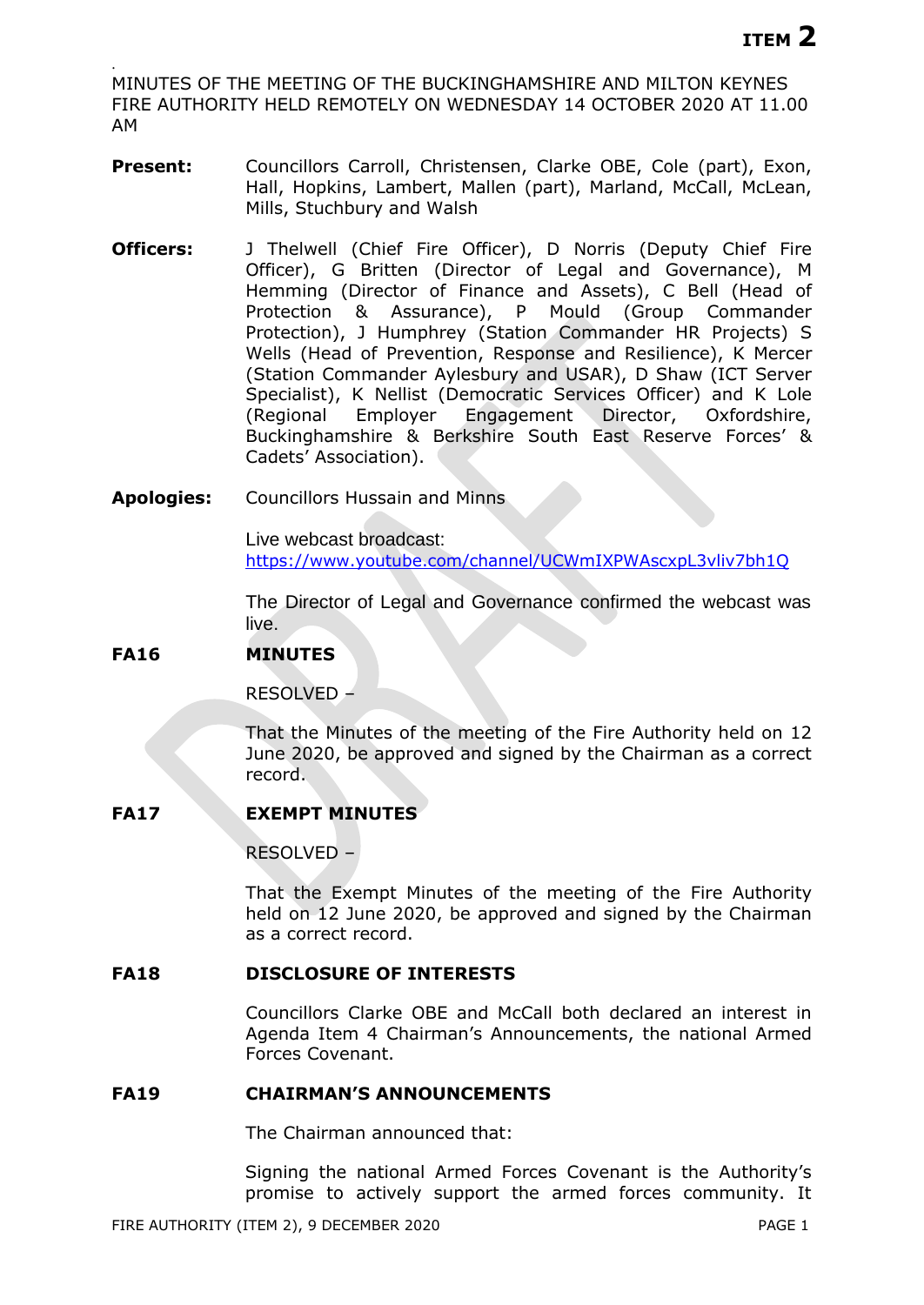acknowledges that the Authority recognises the value serving personnel, reservists, veterans and military families can bring to our Service. It also indicates that the Authority will, through its business dealings, work to ensure they are treated with fairness and respect within both the local community and wider society and help remove any disadvantages they may encounter in their day-to-day lives. By signing the covenant, the Chief Fire Officer has pledged that the Authority will seek to uphold the principles of the Armed Forces Covenant, where it can, by:

- Promoting the fact that we are an Armed Forces friendly organisation.
- Supporting the employment of veterans of any age and working with the Career Transition Partnership (CTP) on establishing a tailored employment pathway for service leavers.
- Supporting the employment of Armed Forces spouses and partners, and advertising job opportunities through armed forces friendly recruitment agencies and charities.
- Recognise relevant military qualifications in our recruitment/application processes.
- Offering a degree of flexibility in granting leave for Armed Forces spouses and partners.
- Supporting our employees who choose to be members of the Reserve forces, by accommodating their training and deployment where possible.
- Offering support where possible to our local cadet units, either in our local community or in local schools, and encouraging our employees to be cadet helpers or instructors.
- Actively promoting and when possible participating in Armed Forces Day.

Kate Lole, Regional Employer Engagement Director – Oxfordshire, Buckinghamshire & Berkshire South East Reserve Forces' & Cadets' Association had joined the meeting and gave Members a brief overview of the national Armed Forces Covenant.

Buckinghamshire Fire and Rescues Service (BFRS) hosted and took part in a National Urban Search and Rescue (USAR) exercise on the 9 September 2020 along with USAR teams from Essex, Leicester, West Midlands and Norfolk Fire and Rescues Services. All these services form part of the National Zone 2 USAR capability and supports the other 3 zones that make up the 20 teams across the country. In addition, other emergency responders and agencies took an active part in the exercise and these included, NHS Hazardous Area Response Teams (HART), South Central Ambulance Service (SCAS) Disaster Victim Identification (DVI) teams from the Police Force, Air Accident Investigation Branch (AAIB) and local council officers and officials.

The exercise took part at Westcott Venture Park, just outside of Aylesbury. The exercise was designed to demonstrate our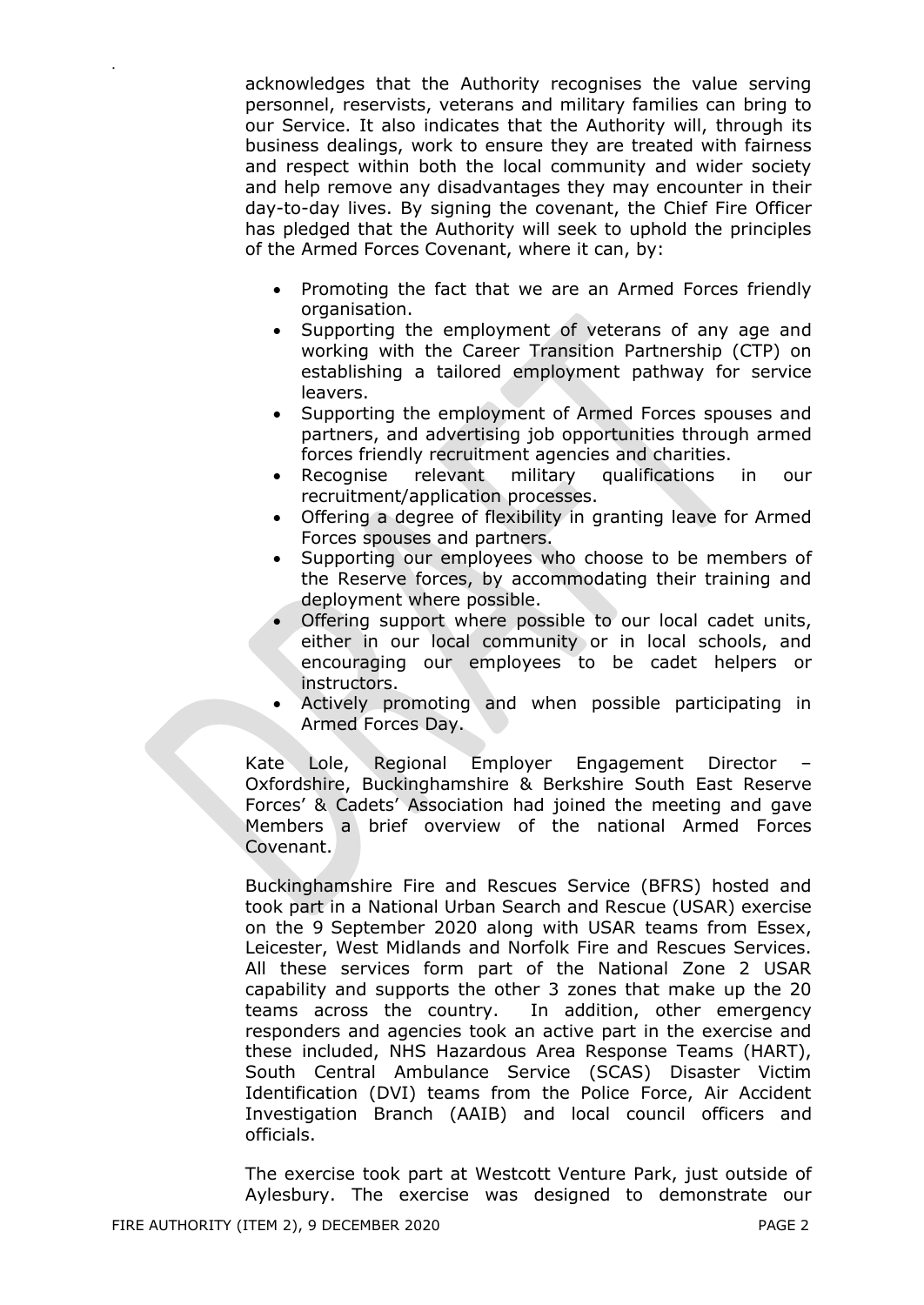capabilities and interoperability arrangements with our USAR Zonal Partners and other emergency responders in preparedness for a major incident of this type. The exercise was audited by the National Resilience Assurance Team (NRAT) who are commissioned by the Home Office to ensure all USAR teams are providing the capability against set Key Performance Indicators.

The exercise proved to be a huge success with all the teams working very well together, we have received very positive feedback from all involved, including NRAT which has shone a positive light on BFRS. The official results from NRAT are not yet released but will be very soon.

Station Commander Aylesbury and USAR joined the meeting and gave Members a presentation on USAR and their recent training exercise.

(Councillor Mallen joined the meeting)

.

Councillor McLean had taken part as a casualty at the exercise and gave Members an overview of his day. He thanked the Station Commander Aylesbury and Daniel Cadwell, Health and Safety Adviser, for their parts in arranging his participation.

A Member asked that with a lot of the USAR equipment coming up for 20 years old, what was the expectation if USAR carried on after the 2024 refresh. Would it be a requirement for the Service to take over funding or would it still be funded by government.

The Station Commander Aylesbury and USAR advised that this would be the subject of the whole national capability review, no final decision had yet been reached.

The Chief Fire Officer asked if all Members could agree, crossparty, that this was a resource that should be kept in Buckinghamshire.

A Member asked how does the utilisation of the Authority's USAR team compare to the other 19 teams across the country, and was advised that there was a range of performance indicators used for all USAR teams, and whilst the USAR capability was housed in Buckinghamshire, it could serve anywhere in the country as part of a whole nationwide response and capability was kept under regular review.

A Member asked if the uncertainty around funding and multi-year settlements affected the planning, delivery and recruitment for the Service.

The Chief Fire Officer responded that it did affect the planning, the Authority discussed USAR funding every year because the funding was rolled over every year. Moving forward the current planning assumption was that the Service would keep the funding up until 2024.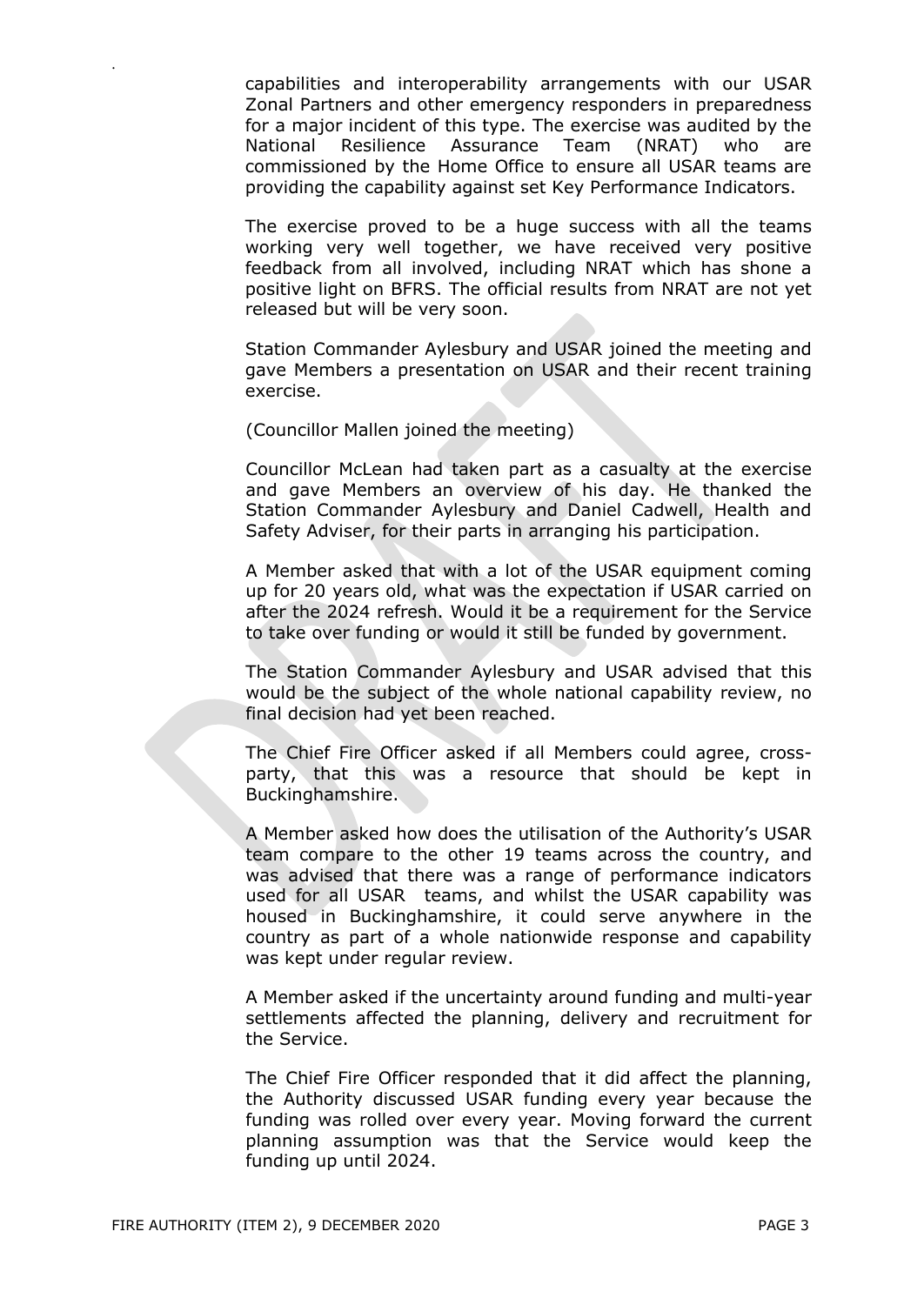The Chief Fire Officer hoped that any review would not just look at the number of teams, but at the equipment involved. An equipment refresh was needed due to the age of the equipment. Looking forward, the Authority would like to keep this team in Buckinghamshire. Also, the Service had an excellent training record, not just internally, but nationally and with other agencies across the country.

## **FA20 PEOPLE STRATEGY 2020 - 2025**

.

The Lead Member for People, Equality and Diversity and Assurance introduced the report and advised Members that the People Strategy 2020-2025 sets out a framework for engaging and developing employees to enable the cultural changes which would help the Service better deliver its vision and strategy priorities.

The Lead Member for People, Equality and Diversity and Assurance also thanked the Equality, Diversity and Inclusion Group (ED&I) within the Service. This group come together regularly to help put together the Equality, Diversity and Inclusion Strategy.

The Station Commander Human Resources Projects advised Members that the People Strategy had been revised to align to the Public Safety Plan and Corporate plan and set out a framework for engaging and developing employees of Buckinghamshire Fire and Rescue Service over the next five years. The Strategy had been developed through engagement with the Lead Member for People, Equality, Diversity and Assurance; Stakeholders for each key area; representative bodies and through internal employee consultation. The strategy document has therefore had been updated considering the feedback from the consultation process which could be found in Appendix 1.

The Station Commander Human Resources Projects highlighted the key updates within the strategy; the signing of the national armed forces covenant and promise to support the armed forces community; the focus on senior management talent identification and development; workforce and succession planning; and the Service pledge to continue to increase diversity at all levels.

Work to develop the strategy would be ongoing and would be achieved through a refreshed communication strategy including employee engagement and understanding the strategy's effectiveness.

The Strategy had been developed to provide flexibility to adapt to any changing circumstances to staff availability and funding, as outlined in the corporate risk register. Subject to approval, the new strategy would become effective from November 2020.

A Members asked if this would be a 'live' document and was advised that it would be constantly reviewed. The current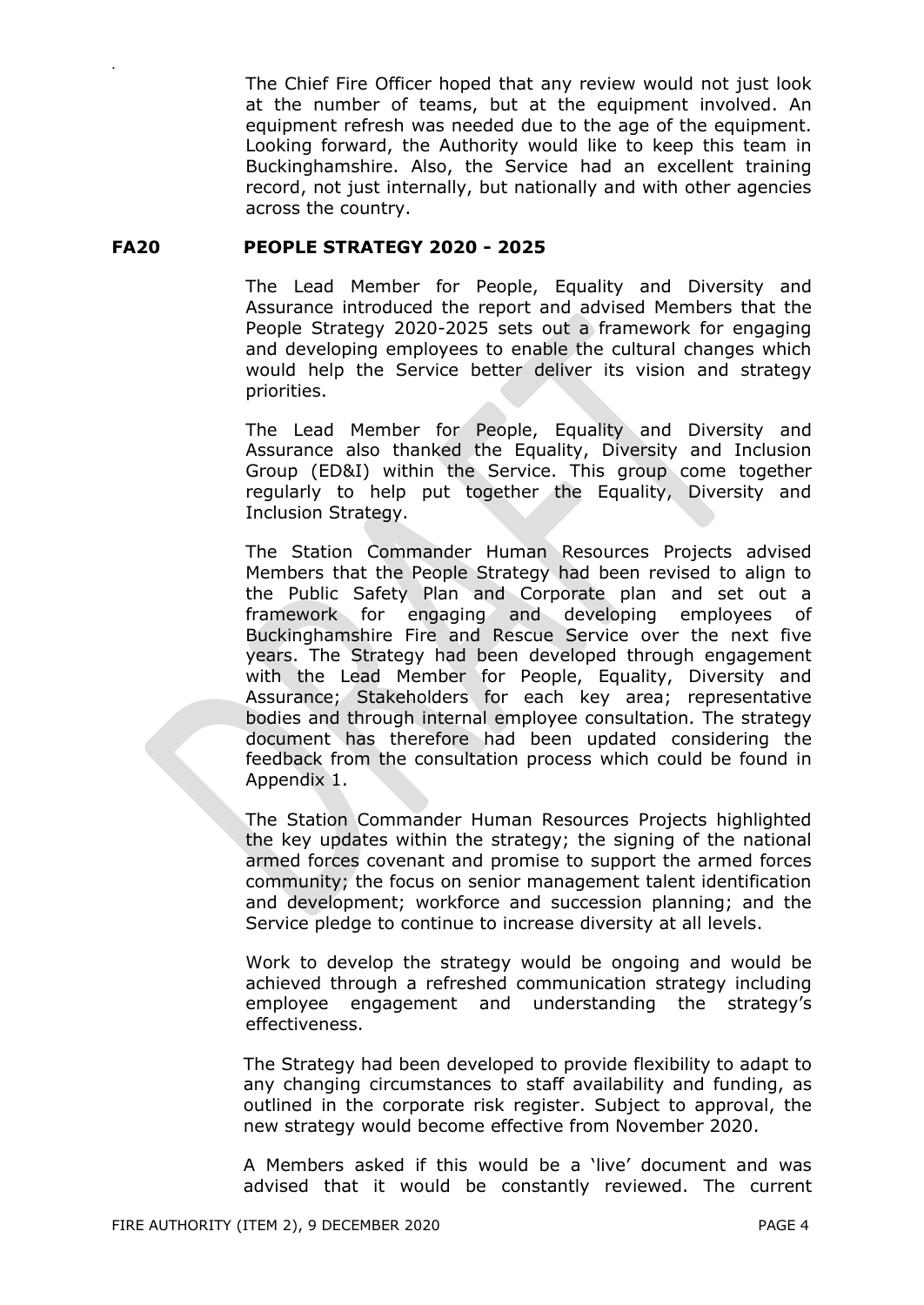strategy had built on experience from previous years, both learning from the ED&I Group, the contribution from the Learning and Development Team, the Health and Well-being Board, and the Culture Surveys that had been carried out over recent years, and also learning from our HMICFRS Inspection report.

#### RESOLVED –

.

- 1. That the People Strategy 2020 2025, Annex A, be approved.
- 2. That the consultation feedback in Appendix 1 was noted.

## **FA21 FIRE AND RESCUE AUTHORITIES BECOMING STATUTORY CONSULTEES IN THE DEVELOPMENT MANAGEMENT PROCESS – CONSULTATION BY THE WELSH GOVERNMENT**

The Director of Legal and Governance advised Members that the purpose of this report was to apprise the Authority of a consultation launched by the Welsh Government on 28 July 2020, about its proposals to make the three Welsh fire and rescue authorities statutory consultees on planning applications relating to specified developments; the current position in England in respect of consultation and fire and rescue authorities; and proposals for England contained within the draft Building Safety Bill.

Responsibility for legislation concerning town and country planning; building regulations and fire safety was devolved to the Welsh Government. The Welsh Government's proposals would require pre-application and post-application consultation with the three Welsh fire and rescue authorities, by developers and planning bodies, for certain types of development. The types of development which would be subject to the requirement to engage with fire and rescue authorities were set out in paragraph 4.15 in the Welsh Government's document, These would be planning applications for development comprising, waste sites; 10 residential units or more; or of over 0.5 hectare; buildings with floor space of over 1,000 square metres; or sites of 1 hectare or more. The report maps the current legal regime in Wales across to the regime in England.

In England under town and country planning legislation, a Fire and Rescue Authority (FRA) was only a statutory consultee where a proposed development was a 'Nationally Significant Infrastructure Project' , such as a power station, fuel storage or a fuel pipeline, transport hub, or highway or railway. However, there was nothing to preclude local planning authorities from adopting local policies under which they could consult fire and rescue authorities about planning applications. Changes to the legislation of the type contemplated in Wales would require the necessary levels of staffing and competency within the FRA to enable it to comply with a duty to provide a "substantive response" within a 21-day period; and require the FRA to publish annual compliance data.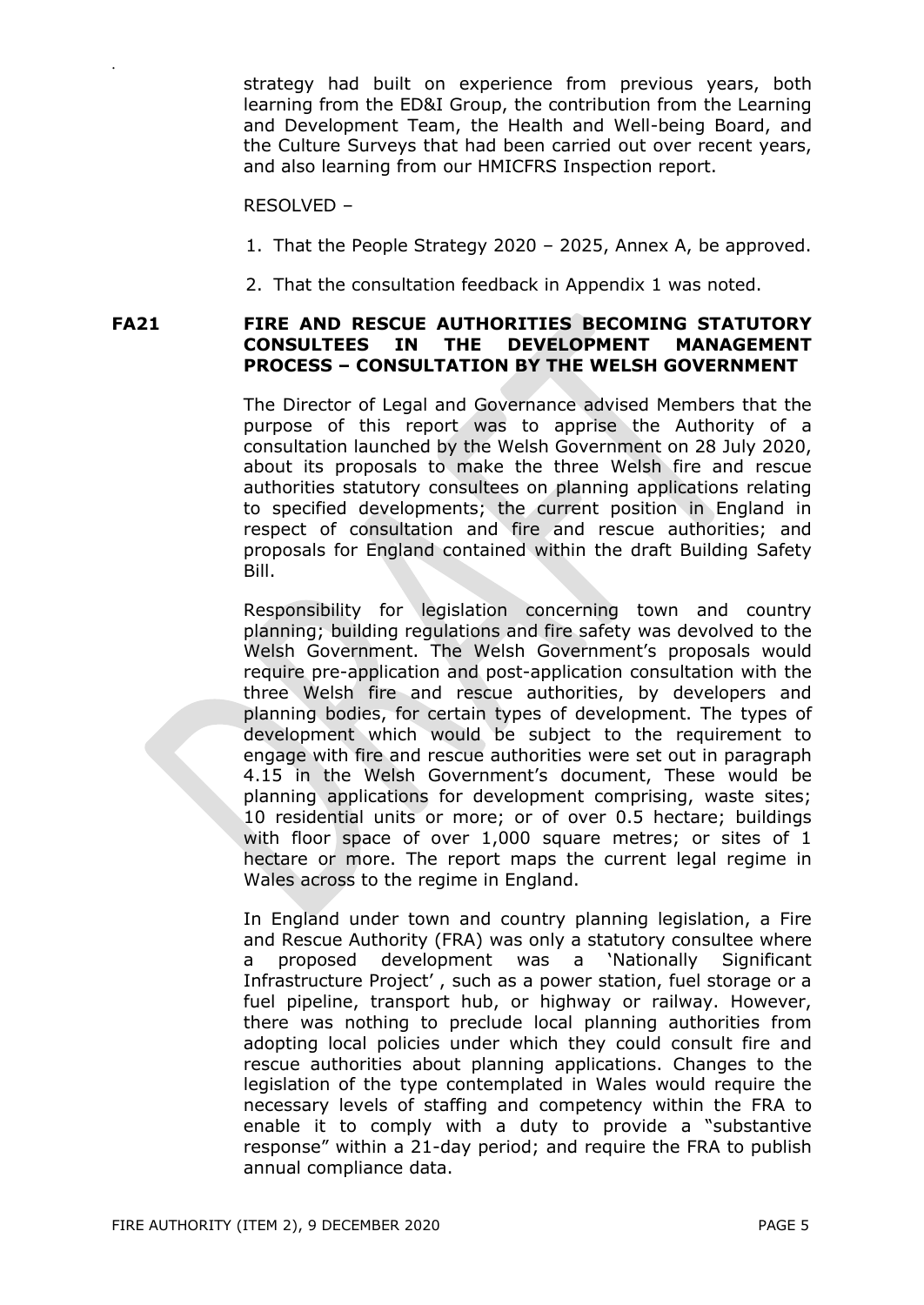In England, council's building control services, or approved inspectors, were responsible for checking for compliance with the requirements of Building Regulations. Building Regulations were concerned with building work and with material changes of use (which may give rise to requirements for building work).

The requirements for fire safety would apply to most buildings. Fire safety requirements were set out in Part B of Schedule 1 to the Building Regulations. These cover means of escape, means of early warning, internal and external fire spread, and access and facilities for the fire and rescue service. Ways of meeting the requirements were given in statutory guidance issued in England and separately in Wales as 'Approved Document B'. At present, FRAs were consulted on applications for Building Regulations approval when required under Approved Document B.

The Welsh Government's proposals were in response to the Grenfell Fire, however the legislation proposed for Wales was not limited to high rise residential buildings.

In England a different approach had been adopted. On 20 July 2020 the Government published the draft Building Safety Bill. The stated intention of the Bill was to create a more stringent regulatory regime for 'higher-risk' residential buildings and was part of the Government's response to the Independent Review of Building Regulations and Fire Safety, led by Dame Judith Hackitt.

The Bill introduced a 'Building Safety Regulator' as a new role to be undertaken by the Health and Safety Executive. The Bill would amend the Building Act 1984 to create a new 'Gateway' regime for 'higher risk buildings'. The Government had signalled its intention that it proposed to define a 'higher-risk building' as: A building 1) 18 metres or more above ground level; or in which there were more than 6 storeys above ground level and 2) contains: a) Two or more dwellings; b) Two or more rooms for residential purposes, or c) Student accommodation.

Clause 13 of the Bill enabled the Building Safety Regulator to call on assistance from local authorities and FRAs when regulating higher-risk buildings.

Clause 14 places a duty on FRAs and local authorities to only use staff with the 'appropriate skills, knowledge, experience and behaviours' when supporting the Building Safety Regulator.

The Bill intends to introduce a Gateway process for applications to construct 'higher-risk buildings'. The first Gateway was the 'Planning Gateway' under which those applying for planning permission would need to submit to the Local Planning Authority, with the planning application, information that demonstrates fire safety requirements had been considered at an early stage and incorporated into the proposals.

The Building Safety Regulator would become a new statutory consultee to provide specialist fire safety input on the proposals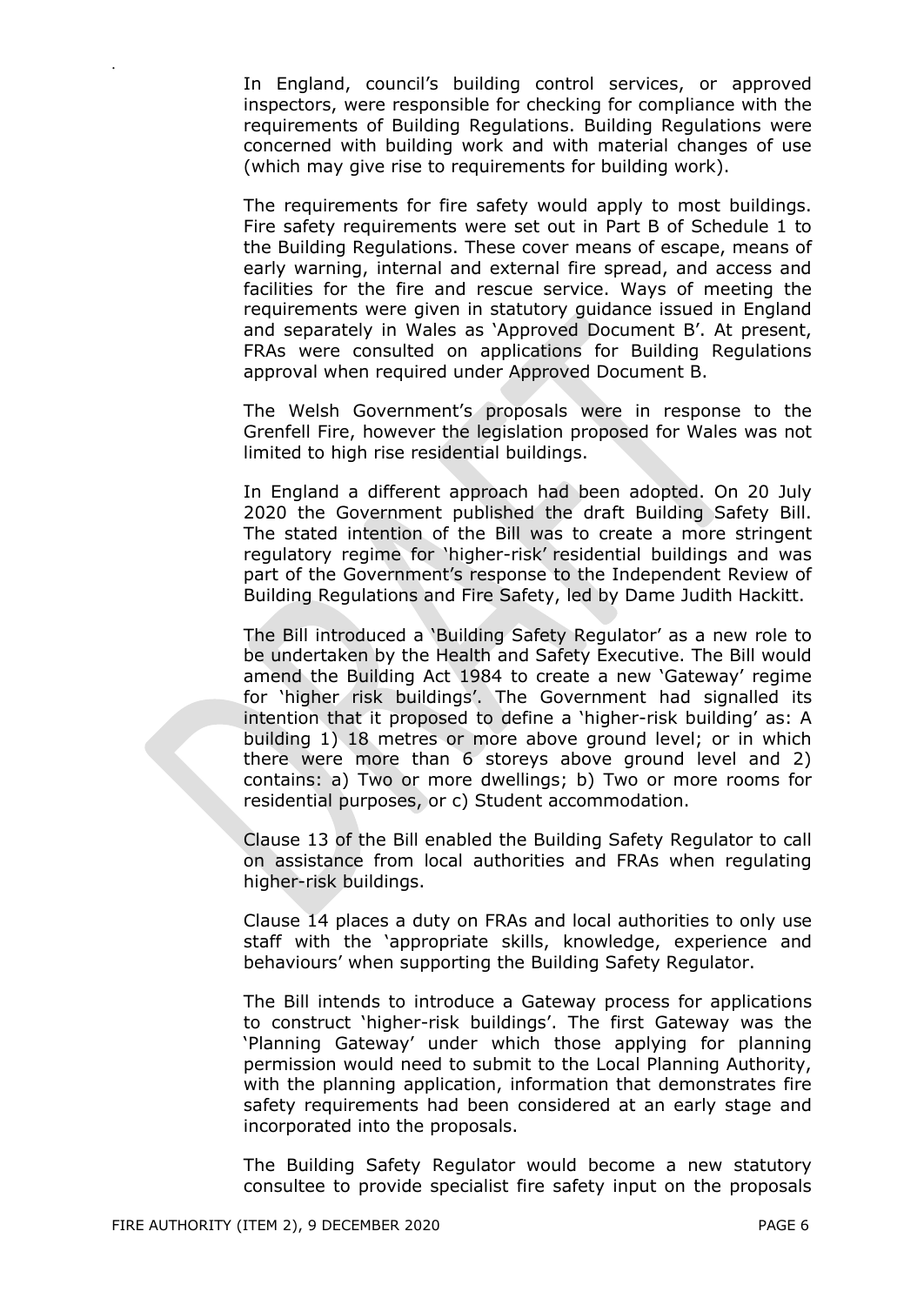to assist the Local Planning Authority in their decision-making process. However, where a planning application was not currently required (i.e. it was permitted development under the General Permitted Development Order), the requirements of the Planning Gateway would not apply, and development proposals would proceed straight to Gateway two.

The Bill proposed that Gateway two occurred prior to construction work beginning. It was intended to bolster the current building control 'deposit of full plans' stage.

Gateway two was intended to provide a 'hard stop' where construction cannot begin until the Building Safety Regulator was satisfied that the building's design meets the functional requirements of the building regulations and does not contain any unrealistic safety management expectations. At either or both Gateway 1 and 2 the Building Safety Regulator could request, or direct, a FRA to provide its employees to give assistance and support.

The Group Commander Protection advised Members that the National Fire Chiefs Council (NFCC) had produced and reviewed the National Competency Framework for Fire Regulators and consultations fall under the top tier of that qualification. The aspiration was that only those with the highest level of training, which was a Level 4 Diploma and external accreditation with an organisation such as the Institute of Fire Engineers. One of the challenges for the future was maintaining competency skills and knowledge and accreditation and that would be a significant challenge to all fire services.

With regard to the actual consultations, the Authority is consulted on five categories. One of the first categories was under the Licencing Act 2003, where the Authority received regular applications. The Authority was also a consultee on weddings and civil partnerships, new premises and clubs and minor variations.

The Authority works closely with the local authority on houses of multiple occupation consultations under the Building Act 1984 and the Building Regulations 2010.

The Authority works with the water authorities under the Water Industry Act 1991 regarding plans for any significant new developments and also gets the opportunity to state requirements for water supplies.

Under the Town and Country Planning Act 1990, the Authority was a non-statutory consultee and responded where it could on significant developments.

The main work stream and biggest workload for staff was around building regulations consultations, working under the Building Act 1984 and the Building Regulations 2010. The Authority generally processed around 1200 consultations a year.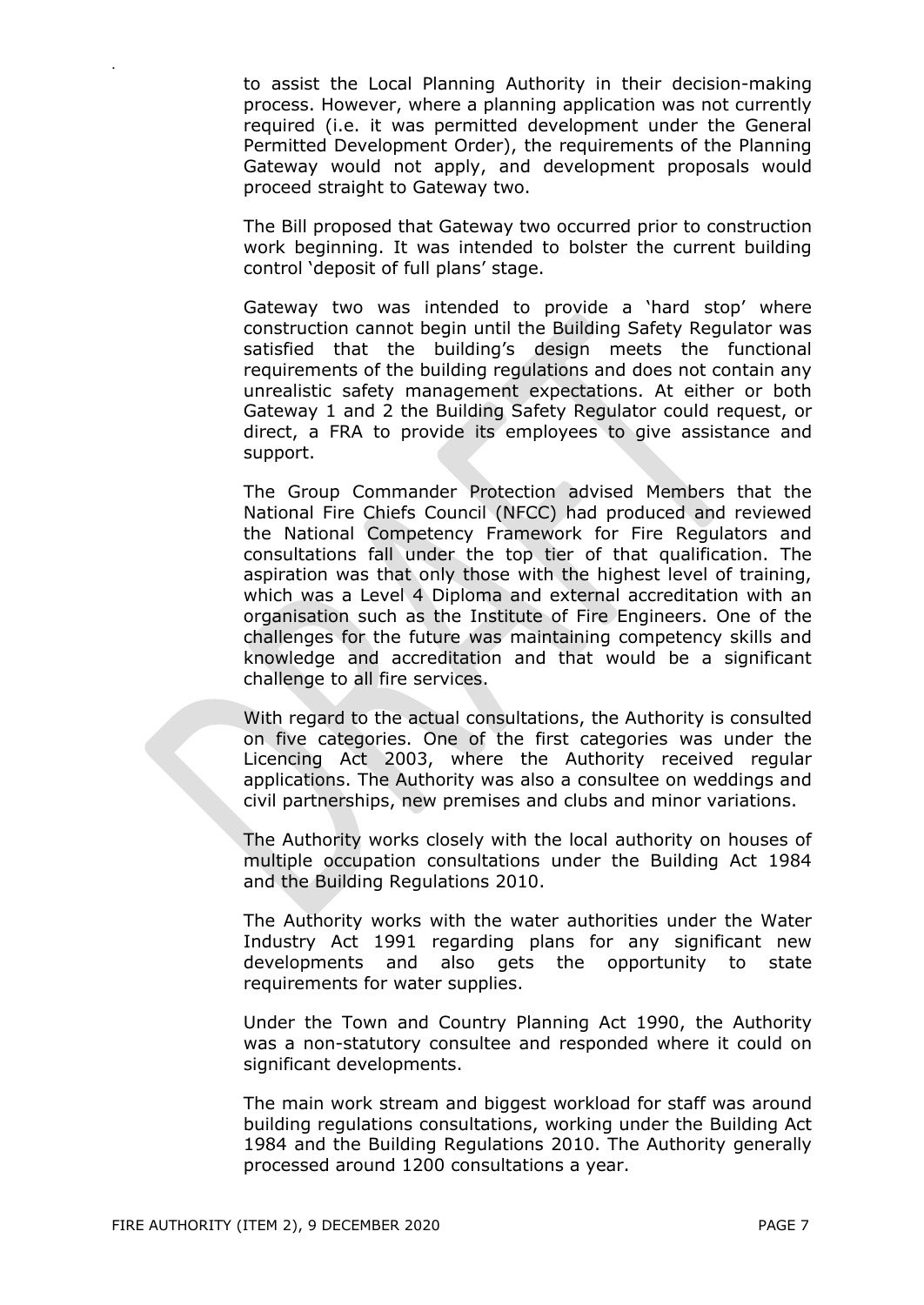Under consultations the Authority got to comment on means of escape, emergency and safety lighting, access and facilities for the fire service, notice and signs and fire alarms and detection. One of the biggest challenges at this point was that the Authority was not the enforcing authority, but a consultee. The first opportunity to actually work under the regulations was once the development had been built and was occupied, then the premises can be inspected to ensure they have actually complied with all of the regulations and stipulations.

A Member asked if England was to replicate the Welsh government's forward-thinking legislation what would be the cost to the Authority and did the Authority have the resilience to do it.

The Group Commander Protection advised that capacity and growth would be a challenge, but the Authority was monitoring it. The opportunity to be involved in the planning and consultation at the early stages could actually reduce the demand on the team at later stages. If the powers were a little stronger, and there was a stop point whereby they couldn't commence until it was compliant, this could actually reduce some of the demands in future. The Authority had over the last two years approved additional funding for the protection teams. There had been a slight delay in fulfilling some of those posts due to restrictions on recruitment and training, but the process had now started.

A Member asked a question regarding a situation relating to two properties 'The Gables' and 'Mellish Court' in Milton Keynes. "Following a recently completed safety audit report for both properties were the dangers and/or risk levels highlighted in the report sufficient that you would advise residents to be rehoused from both premises at the earliest opportunity."

The Group Commander Protection advised that the Service, as the Regulating Authority for the Fire Safety Order, had been working hard with Milton Keynes Council (as the Responsible Person for the premises) for maintaining the safety of the building. In-depth audits had been carried out, following the NFCC's framework, and part of the Enforcement Management Model included significant interim measures being put in place by the Responsible Person. Any risk assessment undertaken would be expected to take into account any control measures put in place. The measure introduced at the two sites were interim measures, and they would be required to be reviewed on a regular basis by the Responsible Person. The Protection Team for the Service would continue to liaise and monitor those situations and circumstances and keep it under review.

The Chief Fire Officer advised that the Service employed a range of interventions for the enforcement of fire safety legislation. These interventions range from informal action, which can include notices suggesting fire safety measures, to formal action which can include prohibition of the premises and/or prosecution of the Responsible Person. When enforcing these regulations, the Service would employ these actions, and does so on a regular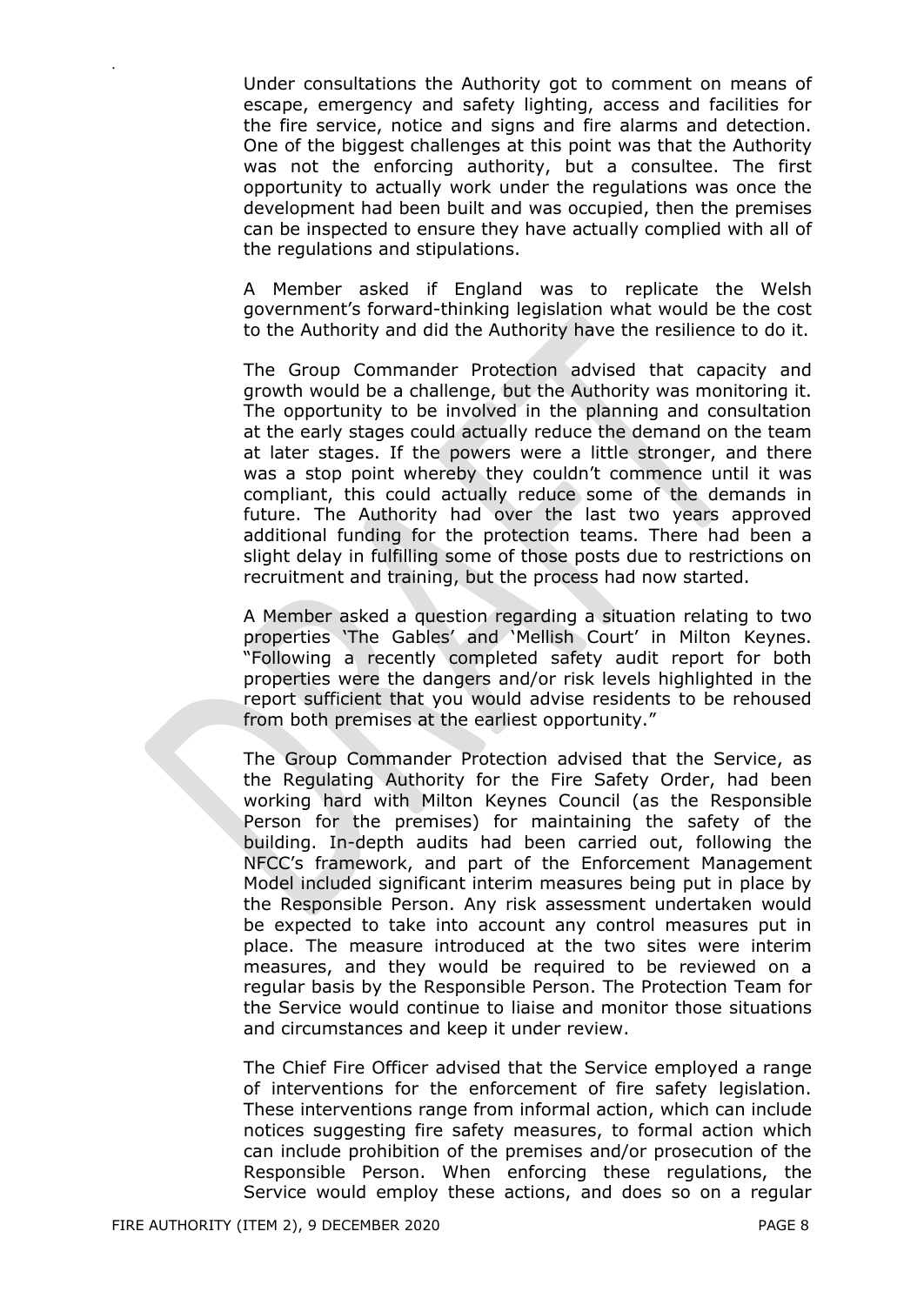basis. The Responsible Person had responsibility for the implementation of any fire risk assessment and this issue would be kept under constant review.

The Member also asked that the Chief Fire Officer updated Members of the Authority on a regular basis as and when actions were required to be taken/or were planned to be taken as was fitting of those actions that can be released in the public domain and to ensure that the Chairman and Vice Chairman receive regular briefings, as this was a very important topic in Milton Keynes.

The Chief Fire Officer advised Members that even if the responsible person was a local authority or business owner in the community, all would be treated in the same way. The Service had a track record of enforcement though informal action and it also had a track record of enforcement through prosecution and that was a matter for public record.

A Member asked where the Grenfell Inquiry had reached and also what effect it would have on this and was advised that the Grenfell incident had been the genesis for a great deal of change, not just operationally but also in terms of fire safety legislation. The Grenfell phase 1 enquiry had concluded and phase 2 was underway and the Authority continued to take an active part through the NFCC and other stakeholders and partners shaping it's response which had been submitted to the Home Office in relation to the fire safety part of the consultation.

## RESOLVED –

.

(Recommendation 2 having been proposed and seconded to be amended to include the text 'becoming statutory consultees to the local planning authorities in the development management process' in place of 'becoming consultees in the development management process')

- 1. The content of the Welsh Government Consultation Document (Annex A) be noted; and
- 2. The Chief Fire Officer be authorised, after consultation with the Group Leaders and Vice Chairman, to submit the views of the Group Leaders about fire and rescue authorities becoming statutory consultees to the local planning authorities in the development management process to:
	- a) The Minister of State for Building Safety, Fire and Communities; and
	- b) the LGA Fire Services Management Committee.

## **FA22 PUBLIC SERVICE PENSION SCHEMES CONSULTATIONS**

The Lead Member for Finance and Assets, Information Security and IT introduced the report.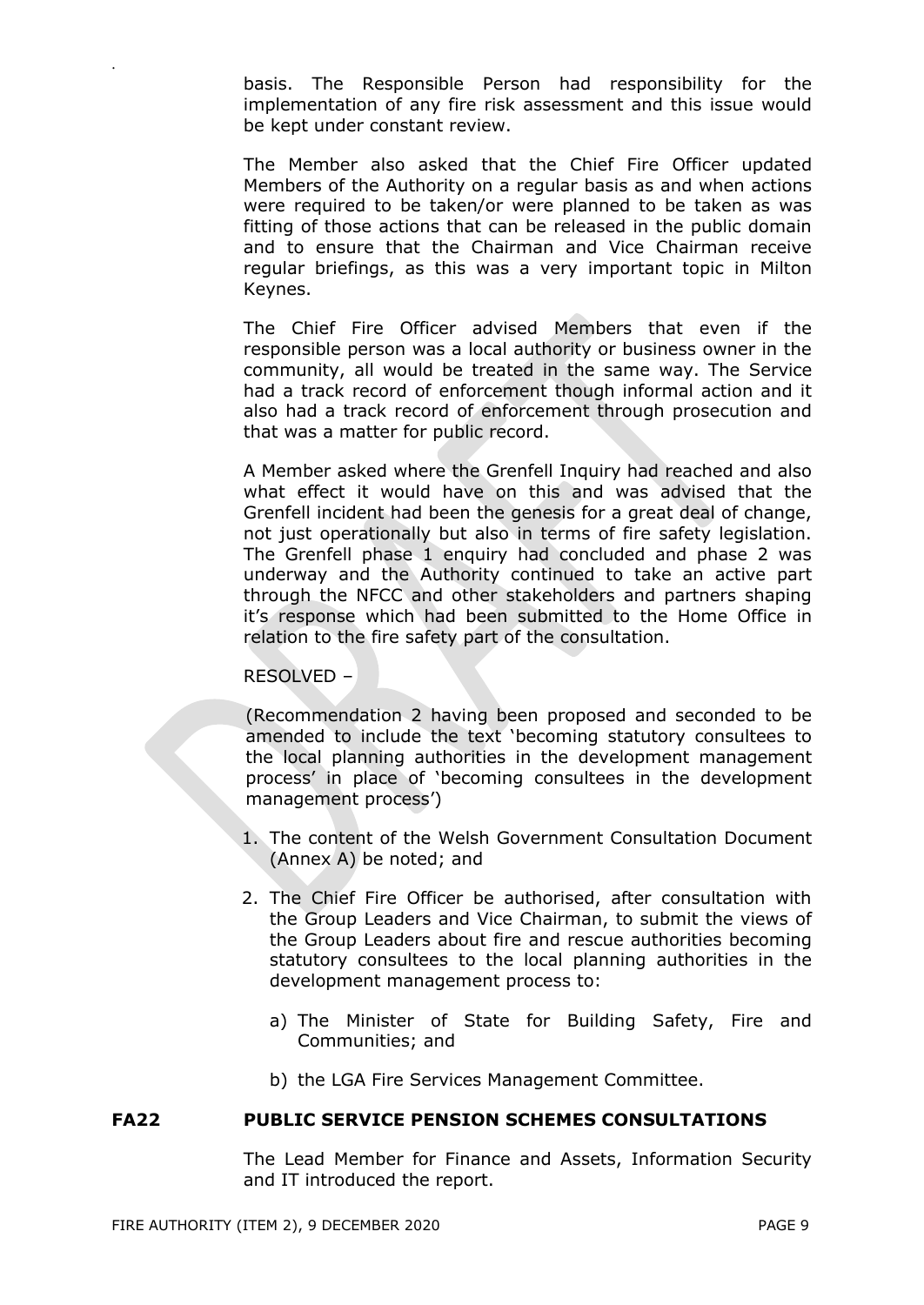The Director of Finance and Assets advised Members that this report was for noting. It covered two formal consultations the deadline for responses were the 8 and 11 October 2020. Responses had already been submitted in agreement with the Chairman and Lead Member. Both consultations sought views on how best to remedy the firefighters pension scheme and the local government pension scheme following the McCloud/Sargeant ruling. Certain protections offered as part of the transition from old schemes to new schemes were discriminatory and had to be remedied.

The proposal for the local government pension scheme was more straight forward and simply removed the age requirement from the underpin qualification criteria during the qualifying period.

The firefighter pension scheme proposals were more complex, in that there were two proposals. Essentially, firefighters would have a choice whether they remain in their legacy scheme or transfer into the new scheme during the transition period which runs between 2015 and 2022. The proposals were that they had to either make this choice immediately or they have a deferred choice, whereby they make the choice of which scheme they want to be in when they retire.

In terms of the proposals, the Authority didn't express a preference for either option, the approach had been to highlight the implications for both choices and that there would be additional costs in terms of administration and almost certainly higher employer contributions and also made representations that these should be funded by central government and should not be a burden on local council tax payers.

As part of this, the Authority had also stressed the need for clear guidance for both employers and members of both pension schemes as they were becoming increasingly complex, and guidance was essential for everyone involved.

A Member had noted that the Local Government Association (LGA) had published a response with a preference for the deferred option and asked why the LGA felt that was the better option.

The Director of Finance and Assets advised Members that the LGA had expressed quite a clear preference for the deferred option, the overriding basis for this was that the LGA felt it mitigated the risk of any future legal challenge. One of the issues they noticed was that if there was an immediate choice exercise, not all members were massively engaged in pensions, especially the younger ones and they may not engage and make that immediate choice.

The consultation also noted that immediate choice was irrevocable although it would bring more certainly to the employer in terms of being able to value the scheme and set employers contributions. The overall impact on the Authority of